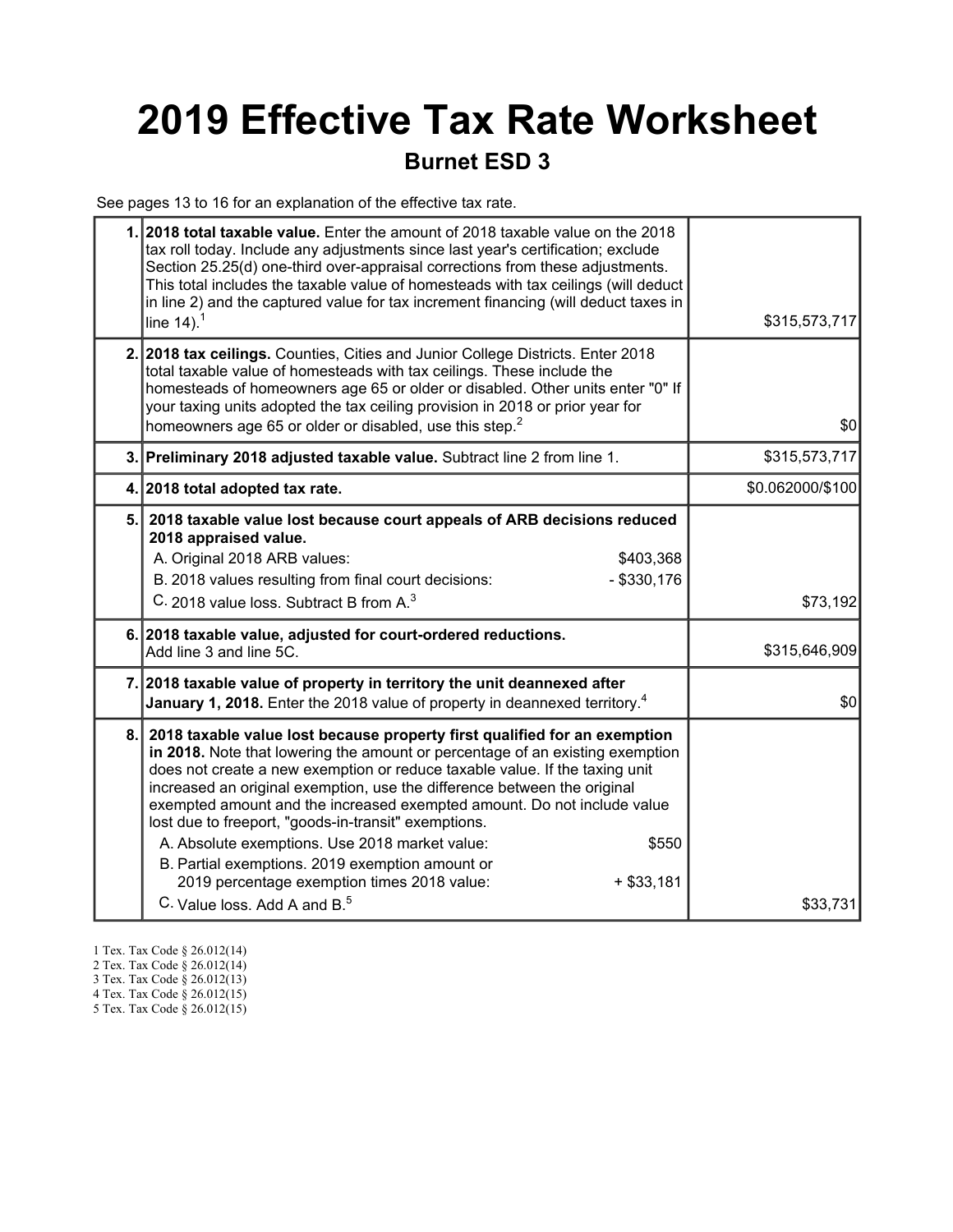### 2019 Effective Tax Rate Worksheet (continued) Burnet ESD 3

| 9.  | 2018 taxable value lost because property first qualified for agricultural<br>appraisal (1-d or 1-d-1), timber appraisal, recreational/scenic appraisal or<br>public access airport special appraisal in 2019. Use only those properties<br>that first qualified in 2019; do not use properties that qualified in 2018.<br>A. 2018 market value:<br>\$0<br>B. 2019 productivity or special appraised value:<br>- \$0<br>C. Value loss. Subtract B from A. <sup>6</sup> | \$0           |
|-----|-----------------------------------------------------------------------------------------------------------------------------------------------------------------------------------------------------------------------------------------------------------------------------------------------------------------------------------------------------------------------------------------------------------------------------------------------------------------------|---------------|
|     | 10. Total adjustments for lost value. Add lines 7, 8C and 9C.                                                                                                                                                                                                                                                                                                                                                                                                         | \$33,731      |
|     | 11. 2018 adjusted taxable value. Subtract line 10 from line 6.                                                                                                                                                                                                                                                                                                                                                                                                        | \$315,613,178 |
|     | 12. Adjusted 2018 taxes. Multiply line 4 by line 11 and divide by \$100.                                                                                                                                                                                                                                                                                                                                                                                              | \$195,680     |
|     | 13. Taxes refunded for years preceding tax year 2018. Enter the amount of<br>taxes refunded by the taxing unit for tax years preceding tax year 2018. Types<br>of refunds include court decisions, Tax Code § 25.25(b) and (c) corrections and<br>Tax Code § 31.11 payment errors. Do not include refunds for tax year 2018.<br>This line applies only to tax years preceding tax year 2018. <sup>7</sup>                                                             | \$3           |
|     | 14. Taxes in tax increment financing (TIF) for tax year 2018. Enter the amount<br>of taxes paid into the tax increment fund for a reinvestment zone as agreed by<br>the taxing unit. If the unit has no 2019 captured appraised value in Line 16D,<br>enter $"0"$ . $^8$                                                                                                                                                                                              | \$0           |
|     | 15. Adjusted 2018 taxes with refunds and TIF adjustment. Add lines 12 and 13,<br>subtract line 14.9                                                                                                                                                                                                                                                                                                                                                                   | \$195,683     |
| 16. | Total 2019 taxable value on the 2019 certified appraisal roll today. This<br>value includes only certified values and includes the total taxable value of<br>homesteads with tax ceilings (will deduct in line 18). These homesteads<br>includes homeowners age 65 or older or disabled. <sup>10</sup><br>A. Certified values only:<br>\$310,305,245<br>B. Counties: Include railroad rolling stock<br>values certified by the Comptroller's office:<br>$+$ \$0       |               |

6 Tex. Tax Code § 26.012(15) 7 Tex. Tax Code § 26.012(13) 8 Tex. Tax Code § 26.03(c)

9 Tex. Tax Code § 26.012(13)

10 Tex. Tax Code § 26.012(15)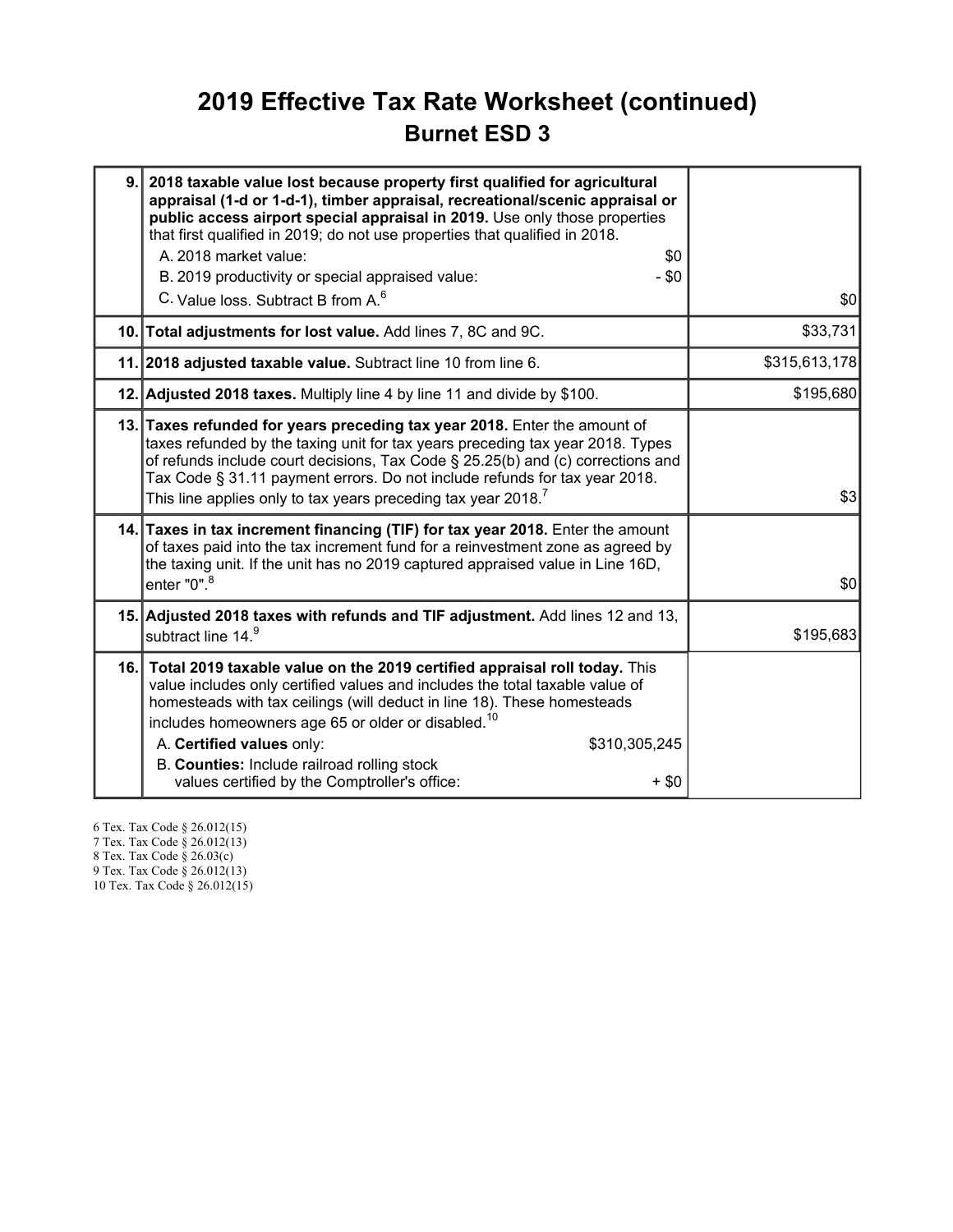### 2019 Effective Tax Rate Worksheet (continued) Burnet ESD 3

| 16.<br>(cont.) | C. Pollution control exemption: Deduct the value<br>of property exempted for the current tax year for<br>$-$ \$0<br>the first time as pollution control property:<br>D. Tax increment financing: Deduct the 2019<br>captured appraised value of property taxable by a<br>taxing unit in a tax increment financing zone for<br>which the 2019 taxes will be deposited into the tax<br>increment fund. Do not include any new property<br>value that will be included in line 21 below. <sup>11</sup><br>$-$ \$0<br>E. Total 2019 value. Add A and B, then subtract C<br>and D.                                                                                                                                                                                                                                                                                                                                                                                                                                                                                                                                                                                                                                                                                             | \$310,305,245 |
|----------------|---------------------------------------------------------------------------------------------------------------------------------------------------------------------------------------------------------------------------------------------------------------------------------------------------------------------------------------------------------------------------------------------------------------------------------------------------------------------------------------------------------------------------------------------------------------------------------------------------------------------------------------------------------------------------------------------------------------------------------------------------------------------------------------------------------------------------------------------------------------------------------------------------------------------------------------------------------------------------------------------------------------------------------------------------------------------------------------------------------------------------------------------------------------------------------------------------------------------------------------------------------------------------|---------------|
| 17.1           | Total value of properties under protest or not included on certified<br>appraisal roll. $^{12}$<br>A. 2019 taxable value of properties under<br>protest. The chief appraiser certifies a list of<br>properties still under ARB protest. The list shows<br>the appraisal district's value and the taxpayer's<br>claimed value, if any or an estimate of the value if<br>the taxpayer wins. For each of the properties<br>under protest, use the lowest of these values.<br>Enter the total value. $13$<br>\$11,709,818<br>B. 2019 value of properties not under protest or<br>included on certified appraisal roll. The chief<br>appraiser gives taxing units a list of those taxable<br>properties that the chief appraiser knows about<br>but are not included at appraisal roll certification.<br>These properties also are not on the list of<br>properties that are still under protest. On this list<br>of properties, the chief appraiser includes the<br>market value, appraised value and exemptions<br>for the preceding year and a reasonable estimate<br>of the market value, appraised value and<br>exemptions for the current year. Use the lower<br>market, appraised or taxable value (as<br>appropriate). Enter the total value. <sup>14</sup><br>$+$ \$0 |               |

11 Tex. Tax Code § 26.03(c)

12 Tex. Tax Code § 26.01(c)

13 Tex. Tax Code § 26.04 and 26.041

14 Tex. Tax Code § 26.04 and 26.041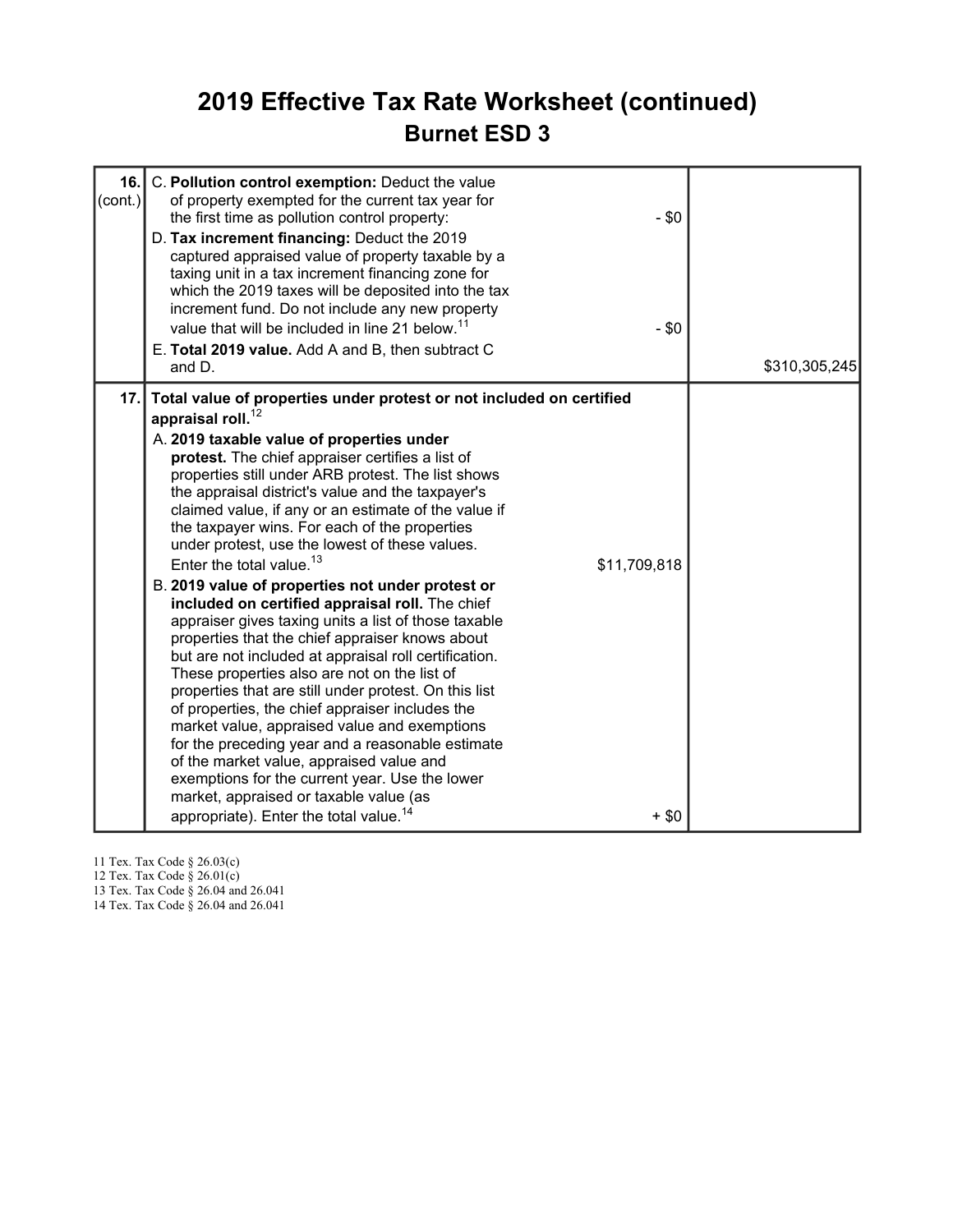### 2019 Effective Tax Rate Worksheet (continued) Burnet ESD 3

| cont. | 17. C. Total value under protest or not certified. Add<br>A and B.                                                                                                                                                                                                                                                                                                                                                                                                                                                                                                                                                                             | \$11,709,818   |
|-------|------------------------------------------------------------------------------------------------------------------------------------------------------------------------------------------------------------------------------------------------------------------------------------------------------------------------------------------------------------------------------------------------------------------------------------------------------------------------------------------------------------------------------------------------------------------------------------------------------------------------------------------------|----------------|
|       | 18. 2019 tax ceilings. Counties, cities and junior colleges enter 2019 total taxable<br>value of homesteads with tax ceilings. These include the homesteads of<br>homeowners age 65 or older or disabled. Other taxing units enter "0". If your<br>taxing units adopted the tax ceiling provision in 2018 or prior year for<br>homeowners age 65 or older or disabled, use this step. <sup>15</sup>                                                                                                                                                                                                                                            | \$0            |
|       | 19. 2019 total taxable value. Add lines 16E and 17C. Subtract line 18.                                                                                                                                                                                                                                                                                                                                                                                                                                                                                                                                                                         | \$322,015,063  |
|       | 20. Total 2019 taxable value of properties in territory annexed after January<br>1, 2008. Include both real and personal property. Enter the 2019 value of<br>property in territory annexed. <sup>16</sup>                                                                                                                                                                                                                                                                                                                                                                                                                                     | \$0            |
|       | 21. Total 2019 taxable value of new improvements and new personal property<br>located in new improvements. New means the item was not on the appraisal<br>roll in 2018. An improvement is a building, structure, fixture or fence erected on<br>or affixed to land. New additions to existing improvements may be included if<br>the appraised value can be determined. New personal property in a new<br>improvement must have been brought into the taxing unit after January 1, 2018<br>and be located in a new improvement. New improvements do include property<br>on which a tax abatement agreement has expired for 2019. <sup>17</sup> | \$9,864,090    |
|       | 22. Total adjustments to the 2019 taxable value. Add lines 20 and 21.                                                                                                                                                                                                                                                                                                                                                                                                                                                                                                                                                                          | \$9,864,090    |
|       | 23. 2019 adjusted taxable value. Subtract line 22 from line 19.                                                                                                                                                                                                                                                                                                                                                                                                                                                                                                                                                                                | \$312,150,973  |
|       | 24. 2019 effective tax rate. Divide line 15 by line 23 and multiply by \$100. <sup>18</sup>                                                                                                                                                                                                                                                                                                                                                                                                                                                                                                                                                    | \$0.0626/\$100 |
|       | 25. COUNTIES ONLY. Add together the effective tax rates for each type of tax the<br>county levies. The total is the 2019 county effective tax rate. <sup>19</sup>                                                                                                                                                                                                                                                                                                                                                                                                                                                                              | $$$ / $$$ 100  |

15 Tex. Tax Code § 26.012(6)

16 Tex. Tax Code § 26.012(17)

17 Tex. Tax Code § 26.012(17)

18 Tex. Tax Code § 26.04(c)

19 Tex. Tax Code § 26.04(d)

A county, city or hospital district that adopted the additional sales tax in November 2018 or in May 2019 must adjust its effective tax rate. The Additional Sales Tax Rate Worksheet on page 39 sets out this adjustment. Do not forget to complete the Additional Sales Tax Rate Worksheet if the taxing unit adopted the additional sales tax on these dates.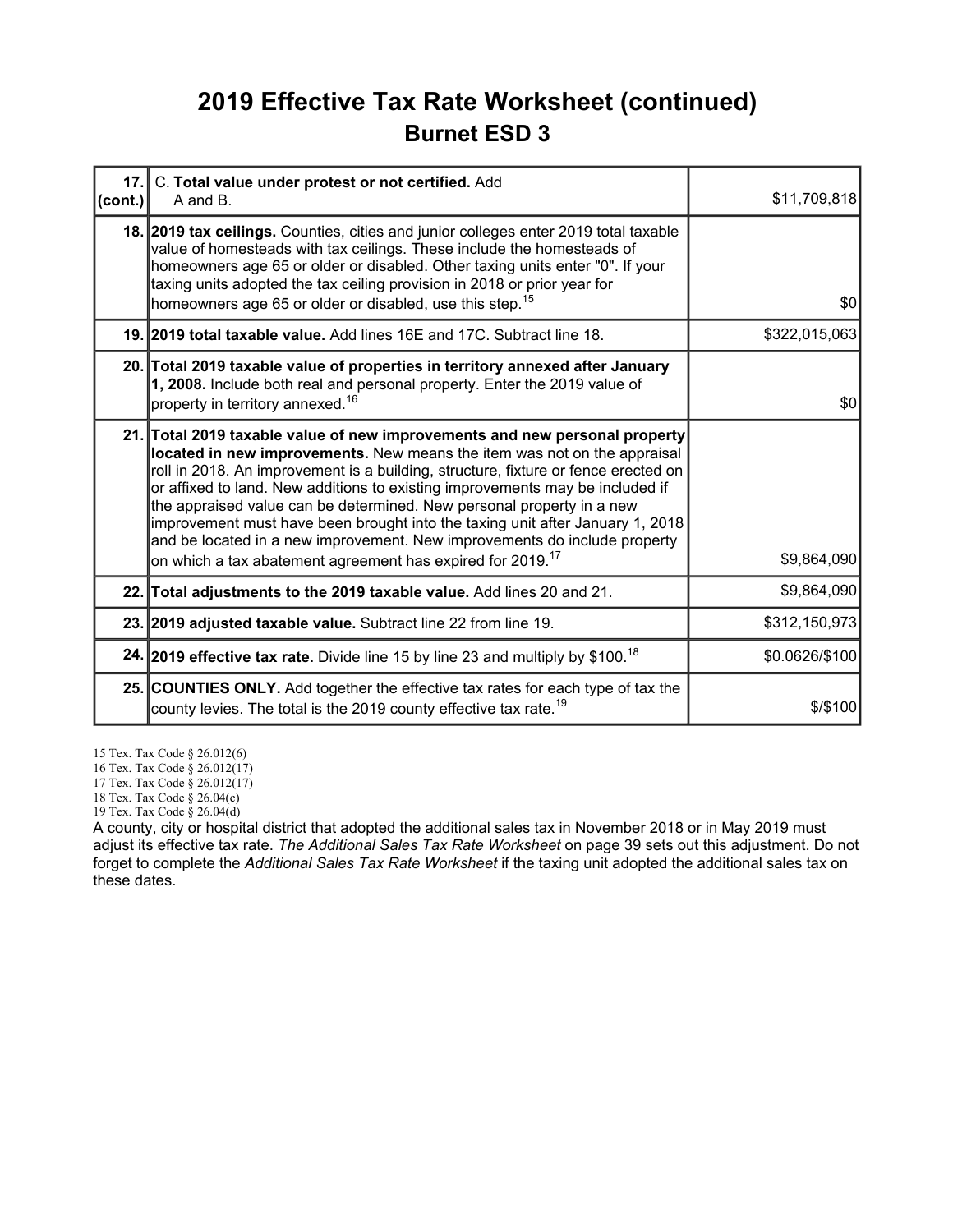## 2019 Rollback Tax Rate Worksheet

#### Burnet ESD 3

See pages 17 to 21 for an explanation of the rollback tax rate.

|     | 26. 2018 maintenance and operations (M&O) tax rate.                                                                                                                                                                                                                                                                                                                                                                                                                                                                                                                                                                                                                                                                                                                                                                                                                                                                                                                                                                                                                                                                                                                                                                                                                                      |                                 | \$0.062000/\$100 |
|-----|------------------------------------------------------------------------------------------------------------------------------------------------------------------------------------------------------------------------------------------------------------------------------------------------------------------------------------------------------------------------------------------------------------------------------------------------------------------------------------------------------------------------------------------------------------------------------------------------------------------------------------------------------------------------------------------------------------------------------------------------------------------------------------------------------------------------------------------------------------------------------------------------------------------------------------------------------------------------------------------------------------------------------------------------------------------------------------------------------------------------------------------------------------------------------------------------------------------------------------------------------------------------------------------|---------------------------------|------------------|
|     | 27. 2018 adjusted taxable value. Enter the amount from line 11.                                                                                                                                                                                                                                                                                                                                                                                                                                                                                                                                                                                                                                                                                                                                                                                                                                                                                                                                                                                                                                                                                                                                                                                                                          |                                 | \$315,613,178    |
| 28. | 2018 M&O taxes.<br>A. Multiply line 26 by line 27 and divide by \$100.<br>B. Cities, counties and hospital districts with<br>additional sales tax: Amount of additional sales<br>tax collected and spent on M&O expenses in<br>2018. Enter amount from full year's sales tax<br>revenue spent for M&O in 2018 fiscal year, if any.<br>Other units, enter "0." Counties exclude any<br>amount that was spent for economic development<br>grants from the amount of sales tax spent.<br>C. Counties: Enter the amount for the state criminal<br>justice mandate. If second or later year, the<br>amount is for increased cost above last year's<br>amount. Other units, enter "0."<br>D. Transferring function: If discontinuing all of a<br>department, function or activity and transferring it<br>to another unit by written contract, enter the<br>amount spent by the unit discontinuing the<br>function in the 12 months preceding the month of<br>this calculation. If the unit did not operate this<br>function for this 12-month period, use the amount<br>spent in the last full fiscal year in which the unit<br>operated the function. The unit discontinuing the<br>function will subtract this amount in H below. The<br>unit receiving the function will add this amount in | \$195,680<br>$+$ \$0<br>$+$ \$0 |                  |
|     | H below. Other units, enter "0."                                                                                                                                                                                                                                                                                                                                                                                                                                                                                                                                                                                                                                                                                                                                                                                                                                                                                                                                                                                                                                                                                                                                                                                                                                                         | $+/-$ \$0                       |                  |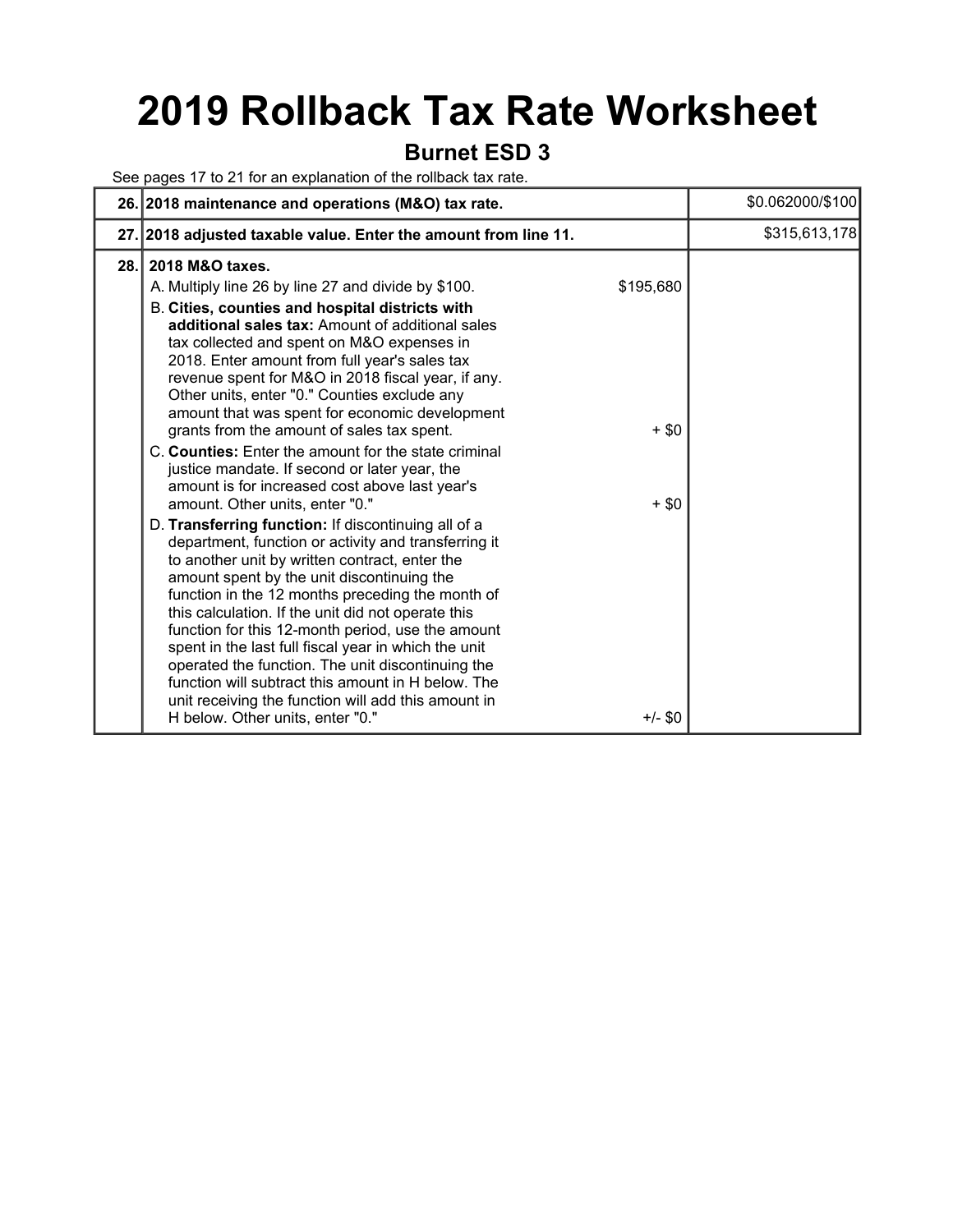## 2019 Rollback Tax Rate Worksheet (continued) Burnet ESD 3

| 28.1<br>$\text{(cont.)}$ | E. Taxes refunded for years preceding tax year<br>2018: Enter the amount of M&O taxes refunded<br>during the last budget year for tax years<br>preceding tax year 2018. Types of refunds<br>include court decisions, Section 25.25(b) and (c)<br>corrections and Section 31.11 payment errors.<br>Do not include refunds for tax year 2018. This<br>line applies only to tax years preceding tax year<br>2018.<br>F. Enhanced indigent health care expenditures:<br>Enter the increased amount for the current year's<br>enhanced indigent health care expenditures<br>above the preceding tax year's enhanced indigent<br>health care expenditures, less any state<br>assistance.<br>G. Taxes in tax increment financing (TIF): Enter<br>the amount of taxes paid into the tax increment<br>fund for a reinvestment zone as agreed by the<br>taxing unit. If the unit has no 2019 captured<br>appraised value in Line 16D, enter "0."<br>H. Adjusted M&O Taxes. Add A, B, C, E and F. For | $+$ \$3<br>$+$ \$0<br>$-$ \$0 |                |
|--------------------------|--------------------------------------------------------------------------------------------------------------------------------------------------------------------------------------------------------------------------------------------------------------------------------------------------------------------------------------------------------------------------------------------------------------------------------------------------------------------------------------------------------------------------------------------------------------------------------------------------------------------------------------------------------------------------------------------------------------------------------------------------------------------------------------------------------------------------------------------------------------------------------------------------------------------------------------------------------------------------------------------|-------------------------------|----------------|
|                          | unit with D, subtract if discontinuing function and<br>add if receiving function. Subtract G.                                                                                                                                                                                                                                                                                                                                                                                                                                                                                                                                                                                                                                                                                                                                                                                                                                                                                              |                               | \$195,683      |
|                          | 29. 2019 adjusted taxable value.<br>Enter line 23 from the Effective Tax Rate Worksheet.                                                                                                                                                                                                                                                                                                                                                                                                                                                                                                                                                                                                                                                                                                                                                                                                                                                                                                   |                               | \$312,150,973  |
|                          | 30. 2019 effective maintenance and operations rate.<br>Divide line 28H by line 29 and multiply by \$100.                                                                                                                                                                                                                                                                                                                                                                                                                                                                                                                                                                                                                                                                                                                                                                                                                                                                                   |                               | \$0.0626/\$100 |
|                          | 31. 2019 rollback maintenance and operation rate.<br>Multiply line 30 by 1.08. (See lines 49 to 52 for additional rate for pollution<br>control expenses.                                                                                                                                                                                                                                                                                                                                                                                                                                                                                                                                                                                                                                                                                                                                                                                                                                  |                               | \$0.0676/\$100 |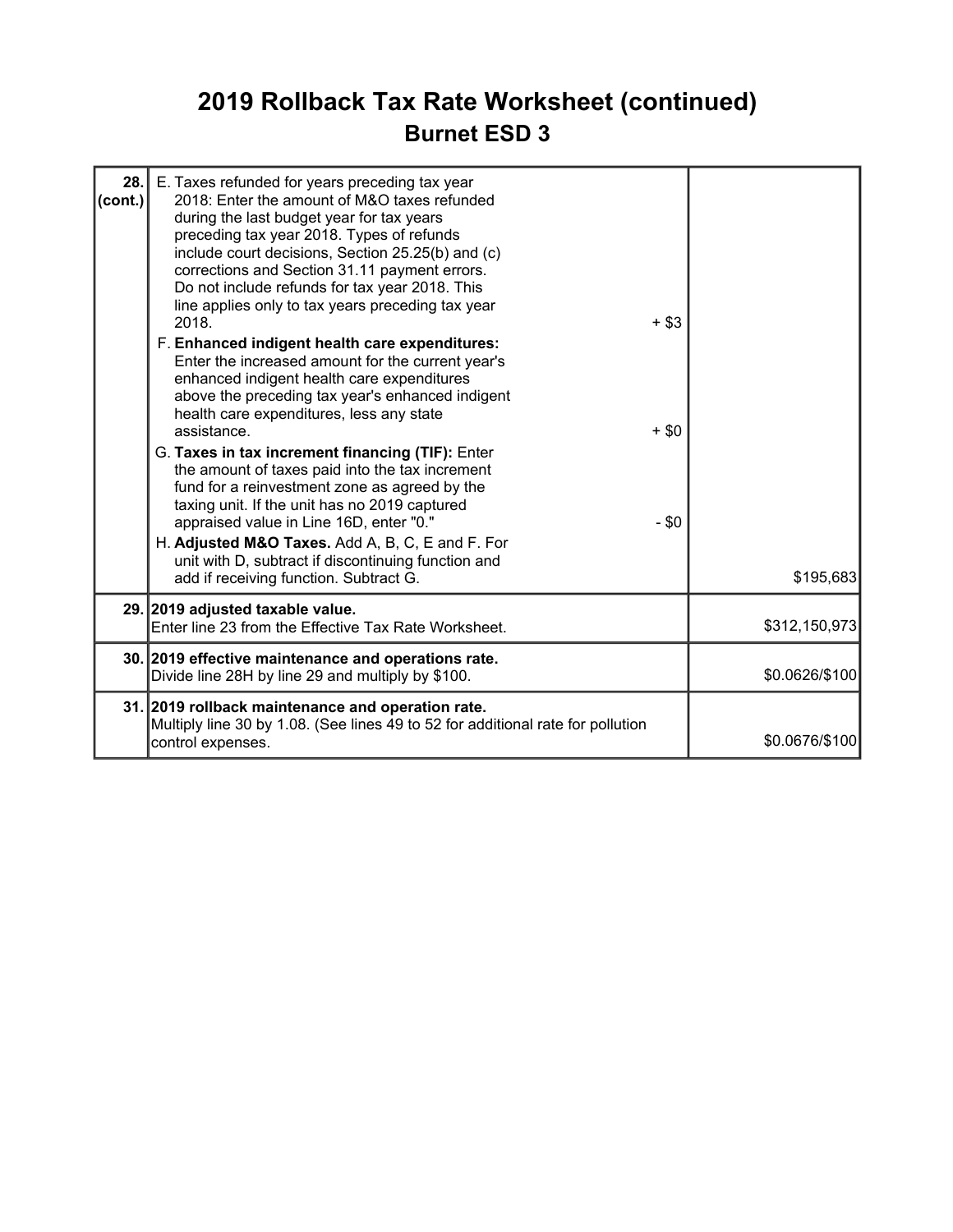### 2019 Rollback Tax Rate Worksheet (continued) Burnet ESD 3

| 32.1 | Total 2019 debt to be paid with property taxes and additional sales tax<br>revenue.<br>"Debt" means the interest and principal that will be paid on debts that:<br>(1) are paid by property taxes,<br>(2) are secured by property taxes,<br>(3) are scheduled for payment over a period longer than one year and<br>(4) are not classified in the unit's budget as M&O expenses.<br>A: Debt also includes contractual payments to other<br>taxing units that have incurred debts on behalf of this<br>taxing unit, if those debts meet the four conditions<br>above. Include only amounts that will be paid from<br>property tax revenue. Do not include appraisal<br>district budget payments. List the debt in Schedule B:<br>Debt Service.<br>\$0<br>B: Subtract unencumbered fund amount used to<br>reduce total debt.<br>-\$0<br>C: Subtract amount paid from other resources.<br>$-\$0$<br>D: Adjusted debt. Subtract B and C from A. | \$0            |
|------|---------------------------------------------------------------------------------------------------------------------------------------------------------------------------------------------------------------------------------------------------------------------------------------------------------------------------------------------------------------------------------------------------------------------------------------------------------------------------------------------------------------------------------------------------------------------------------------------------------------------------------------------------------------------------------------------------------------------------------------------------------------------------------------------------------------------------------------------------------------------------------------------------------------------------------------------|----------------|
|      | 33. Certified 2018 excess debt collections. Enter the amount certified by the<br>collector.                                                                                                                                                                                                                                                                                                                                                                                                                                                                                                                                                                                                                                                                                                                                                                                                                                                 | \$0            |
|      | 34. Adjusted 2019 debt. Subtract line 33 from line 32.                                                                                                                                                                                                                                                                                                                                                                                                                                                                                                                                                                                                                                                                                                                                                                                                                                                                                      | \$0            |
|      | 35. Certified 2019 anticipated collection rate. Enter the rate certified by the<br>collector. If the rate is 100 percent or greater, enter 100 percent.                                                                                                                                                                                                                                                                                                                                                                                                                                                                                                                                                                                                                                                                                                                                                                                     | 98.000000%     |
|      | 36. 2019 debt adjusted for collections. Divide line 34 by line 35.                                                                                                                                                                                                                                                                                                                                                                                                                                                                                                                                                                                                                                                                                                                                                                                                                                                                          | \$0            |
|      | 37.12019 total taxable value. Enter the amount on line 19.                                                                                                                                                                                                                                                                                                                                                                                                                                                                                                                                                                                                                                                                                                                                                                                                                                                                                  | \$322,015,063  |
|      | 38. 2019 debt tax rate. Divide line 36 by line 37 and multiply by \$100.                                                                                                                                                                                                                                                                                                                                                                                                                                                                                                                                                                                                                                                                                                                                                                                                                                                                    | \$0.0000/\$100 |
|      | 39. 2019 rollback tax rate. Add lines 31 and 38.                                                                                                                                                                                                                                                                                                                                                                                                                                                                                                                                                                                                                                                                                                                                                                                                                                                                                            | \$0.0676/\$100 |
|      | 40. COUNTIES ONLY. Add together the rollback tax rates for each type of tax the<br>county levies. The total is the 2019 county rollback tax rate.                                                                                                                                                                                                                                                                                                                                                                                                                                                                                                                                                                                                                                                                                                                                                                                           | $$$ /\$100     |

A taxing unit that adopted the additional sales tax must complete the lines for the Additional Sales Tax Rate. A taxing unit seeking additional rollback protection for pollution control expenses completes the Additional Rollback Protection for Pollution Control.